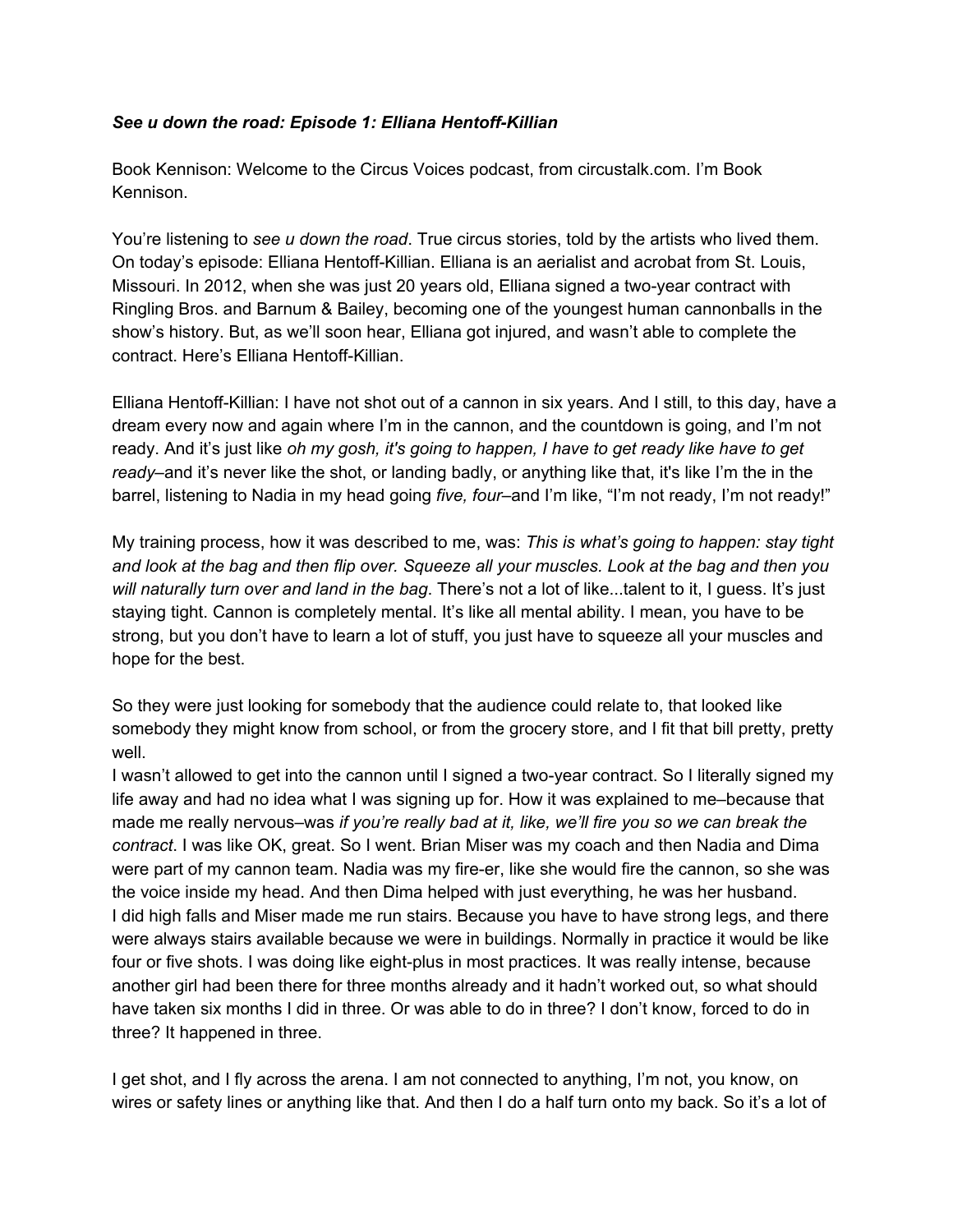force into your body–you just want to get as strong as you possibly can so that you can take that force and use it for propulsion, and not to just like be jello have it like, go through you. So you land on a big air bag. It's comfortable, like t it doesn't hurt when you land if you do it properly. If you do it wrong, yeah it hurts, but if you do it properly it's just like jumping on a bed.

So my issue from the beginning when I was shooting was, I would drop my left shoulder. My left shoulder would drop, so I would end up turning a little bit as I would land, so instead of landing flat I would land a little bit on my left side. It had been kind of off-and-on for a few weeks, so at that point we had been talking about adding extra practices to try and try and correct it. But it was just–you know, I would have days where it was exciting and fun to do cannon, and then I had days were I realized how crazy I was for getting into a cannon and getting shot, you know, 75 feet and 40 feet in the air, with no net, and nothing underneath me, and that starts to mess with your head sometimes.

I got injured in Colorado Springs, which was about six months into tour. I had been with Ringling for about nine months, at that point, and it was well over my 300th shot or something–I had done tons and tons of shots by the time I got injured.

One day, it was the second show of a three-show Saturday. I over-rotated–so what that means is, I went into the bag, instead of onto my back, I went in on my feet. So all of the power that was supposed to be spread out across my body went directly into my ankles. And I had taped them both, because I had been hitting a little hard, which probably saved me from dislocation, is what the doctor said. Instead I landed, and I knew that I had landed really badly, I knew something was wrong. And I was supposed to run the entire length of the arena floor after the shot, and I got up, and I'm like, looking around–and people help you out of the bag, so I wasn't–I didn't have to put weight on my feet, luckily–I'm like looking around and I'm like okay how do I–I can't run. And there was a vom door like directly in front of me, so the spotlight goes across the arena and I take off right out the door. And then one of the floor crew guys–John Antoni, he knew something was wrong, and he was the first one who got to me. He was an old acrobat, and he started pulling off my boots and trying to see what was going on.

I went to urgent care, and they X-rayed it and everything, but it was too swollen to see anything, so the official diagnosis was I tore most of the tendons in my right ankle, and sprained the left one kind of slightly, but not as bad. But that was it–just torn tendons. So we decided–like Ringling and I decided–it would be best for me to go home and heal with my doctors and my physical therapist, which is what I did, and that was really great–it was nice to be home and not have the stress of traveling and having different doctors each week, because you're not going to see the same person.

It was taking longer than it should have. There's a lot of thought that maybe I should have had surgery on it, but the call was made not to, originally, and so I didn't. They played St. Louis, and my goal was to be back by St. Louis because I really wanted to play my hometown. I talked my doctor into signing off on my ankle and I went into the PT, who is a friend of mine, and she says you got the doctor to sign off, so there's nothing I can do to stop you, but you're going to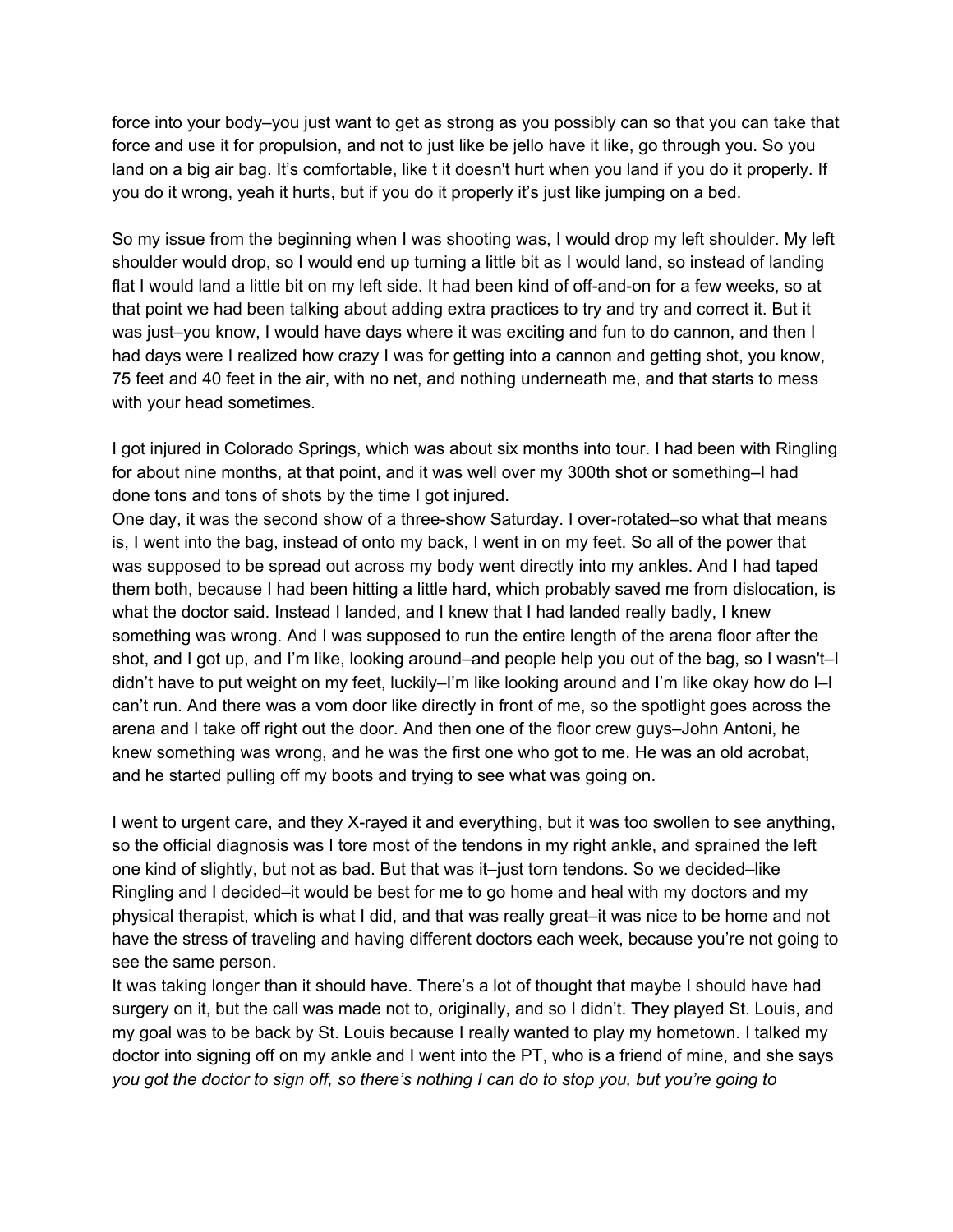*damage it more if you go back when it's not fully healed*. So I had to make the decision to not play St. Louis, which was heartbreaking, but long-term it was the right decision. Finally–my goal after that was to get back in, and I did, I made it back to practice when they were in Chicago and shot a few more times. Because I didn't just want that mental block of just never getting in the cannon again.

Ringling is– or was I guess, because it's not around anymore–is a big enough name in show business that their model–their like, employment model essentially–was *we can always find a replacement for you*. So there was never an idea of like, *they won't get rid of me because I'm me*–it's like no, there's like 16 other girls that they're happy to, you know, hire and probably pay less than you. So there was always that looming idea that you could get fired. I knew–I knew it was coming. My costume was already being re-done for the new girl. So, it wasn't a surprise. Then I rode the train down to Florida and we had the meeting on the train. They just came to my room and were like OK, that's it, sign these papers. And yeah, that's how it went down. Not that I thought that there was a chance that they would've kept me on, but like I couldn't leave until I had gotten that paperwork and I wasn't gonna get that until Florida. Then I flew back to St. Louis and I quit circus.

I had gained a lot of weight when I had been injured, and before that as well. And Ringling is pretty notorious for how they like their girls to look. So you know, part of it was injury and part of it was just like my body type wasn't what they wanted, and that was a really hard thing to deal with, at 22, to realize you can get fired essentially–not officially–but for how you look. I didn't want to be in a business where that was how things were done–but I am. Since the beginning, they were "encouraging" me to be a little bit lighter, and in Winter Quarters it was really easy to do that, because you're just in one place, you have time to work out, you have a lot of food options–it was really easy to shed that weight. But once you're on tour, it's like, you don't always have access to a good grocery store, there's not always time to work out or to do stuff, if you're stuck on a train for three days it's challenging to work out in a meaningful way. And I was young, and didn't know what I was doing, and I did a lot of very unhealthy things to get to the way they wanted me to look.

I said to hell with it all and decided to be a normal person in society. I got a job being the recruitment assistant at the Psychoanalytic Institute in St. Louis, and I was a hostess at a sushi restaurant for a while, and I helped this headband company–like I did all these really random jobs for about a year. And then one of my friends was opening a flying trapeze rig, and needed a girl. I had never been on a rig before, and he was like, look I just need a girl to come out and stand on the board and work the board–like it's not really circus, you're not really getting back into the business, just do me this favor, kind of thing. And that's how I got pulled back in.

Ringling stuck around for another two years after I came off it. The elephants left the next year, and that was really hard to see happen, and then the next year they closed. And, you know, I feel lucky that I didn't have to go through that, I was already off, I wasn't part of it anymore. But it was really, truly devastating to watch. That's like over 600 people we're talking about without a